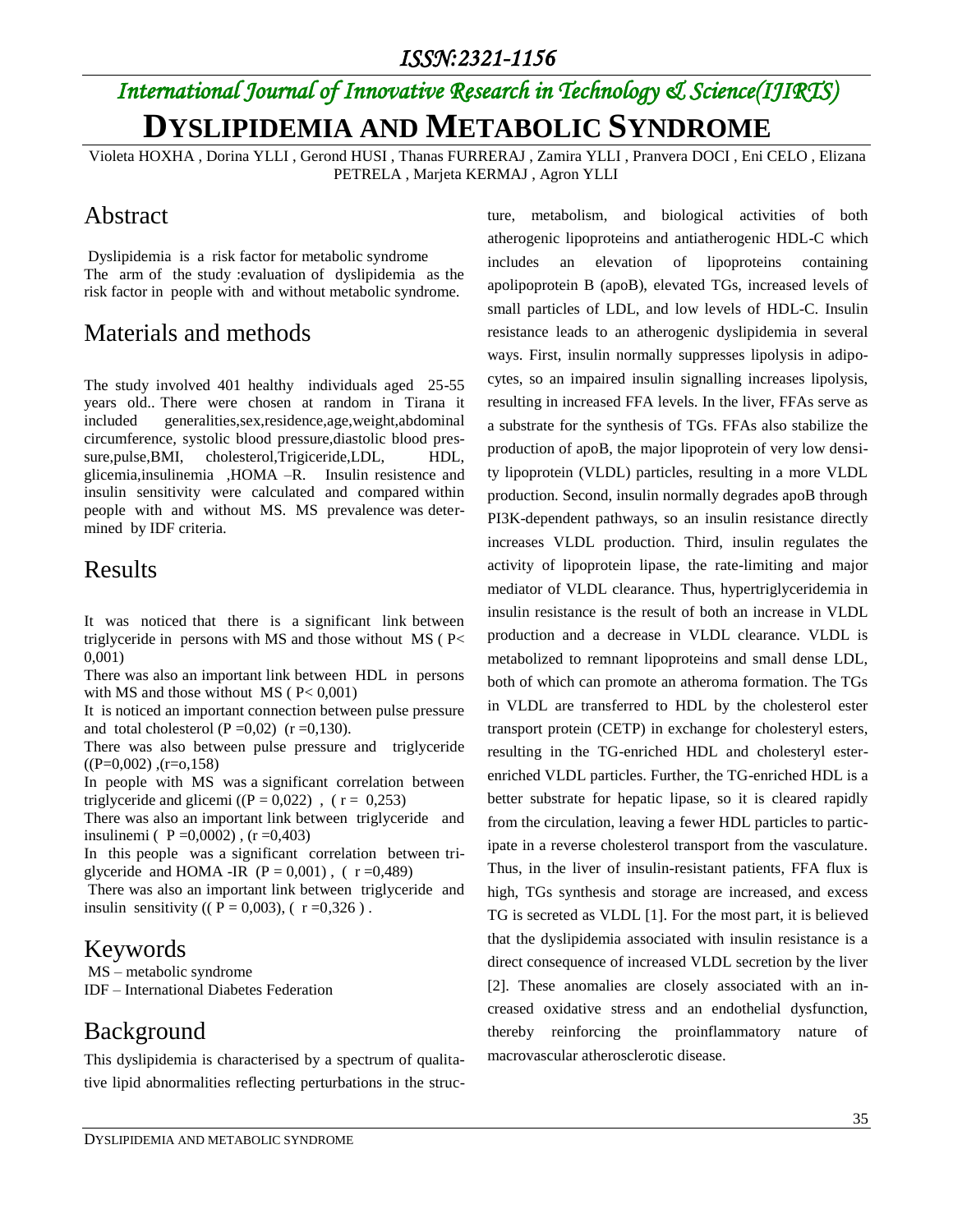#### *ISSN:2321-1156*

# *International Journal of Innovative Research in Technology & Science(IJIRTS)*

Worldwide prevalence of MetS ranges from <10% to as much as 84%, depending on the region, urban or rural environment, composition (sex, age, race, and ethnicity) of the population studied, and the definition of the syndrome used [4, 5]. In general, the IDF estimates that one-quarter of the world's adult population has the MetS [9]. Higher socioeconomic status, sedentary lifestyle, and high body mass index (BMI) were significantly associated with MetS. Cameron et al. have concluded that the differences in genetic background, diet, levels of physical activity, smoking, family history of diabetes, and education all influence the prevalence of the MetS and its components [6]. The observed prevalence of the MetS in National Health and Nutrition Examination Survey (NHANES) was 5% among the subjects of normal weight, 22% among the overweight, and 60% among the obese [7]. It further increases with age (10% in individuals aged 20–29, 20% in individuals aged 40–49, and 45% in individuals aged 60–69) [8]. The prevalence of MetS (based on NCEP-ATP III criteria, 2001) varied from 8% to 43% in men and from 7% to 56% in women around the world [6]. Park et al. [7] noticed that there is an increase in the prevalence of MetS from 20 years old through the sixth and seventh decade of life for males and females, respectively.

#### The aim of the study

Evaluation of dyslipidemia as the risk factor in people with and without metabolic syndrome.

#### Materials and methods

The study involved 401 healthy individuals aged 25-55 years old.. There were chosen at random in Tirana it included generalities,sex,residence,age,weight,abdominal circumference, systolic blood pressure,diastolic blood pressure,pulse,BMI, cholesterol,Trigiceride,LDL, HDL, glicemia,insulinemia ,HOMA –R. Insulin resistence and insulin sensitivity were calculated and compared within people with and without MS. MS prevalence was determined by IDF criteria.

#### Statistical analysis

Continuous data were presented in the average value and standart deviation .

The relationships between variables were studied with the Pearson correlation .

Discrete data presented in absolute value and percentage . Differences between the two groups for continuous quantitative variables was performed through student test . Data analysis was performed with SPSS statistical package , version 20, (Statistical Package for Social Sciences).

The level of significance was accepted at  $P < 0.05$ 

#### Results

The study involved 401 healthy individuals 166 man and 235 women ( 41,4% males and 58,6% females).

### Figures/Captions



**Figure 1. Percentage distribution by gender of individuals in study**

It was noticed that there is a significant link between triglyceride in persons with MS and those without MS ( P< 0,001)

| Table 1.  |     |    |         |           |     |    |          |
|-----------|-----|----|---------|-----------|-----|----|----------|
|           | Va  |    |         |           |     |    |          |
|           | ria |    |         |           |     |    |          |
|           | bl  |    |         |           |     |    | Sig. (2- |
|           | es  | N  | Average | <b>SD</b> | t   | Df | tailed)  |
| <b>TG</b> | ye  | 83 | 183.80  | 138.      | 8.3 | 39 | < 0.001  |
|           | s   |    |         | 25        | 39  | 9  |          |
|           | no  | 31 | 105.56  | 48.4      |     |    |          |
|           |     | 8  |         |           |     |    |          |
| HD        | ye  | 83 | 39.37   | 5.01      |     | 39 | < 0.001  |
|           | s   |    |         |           | 4.4 | 9  |          |
|           |     |    |         |           | 87  |    |          |
|           | no  | 31 | 43.37   | 7.70      |     |    |          |
|           |     | 8  |         |           |     |    |          |
| LD        | ye  | 83 | 116.95  | 31.0      |     | 39 | .521     |
|           |     |    |         |           |     |    |          |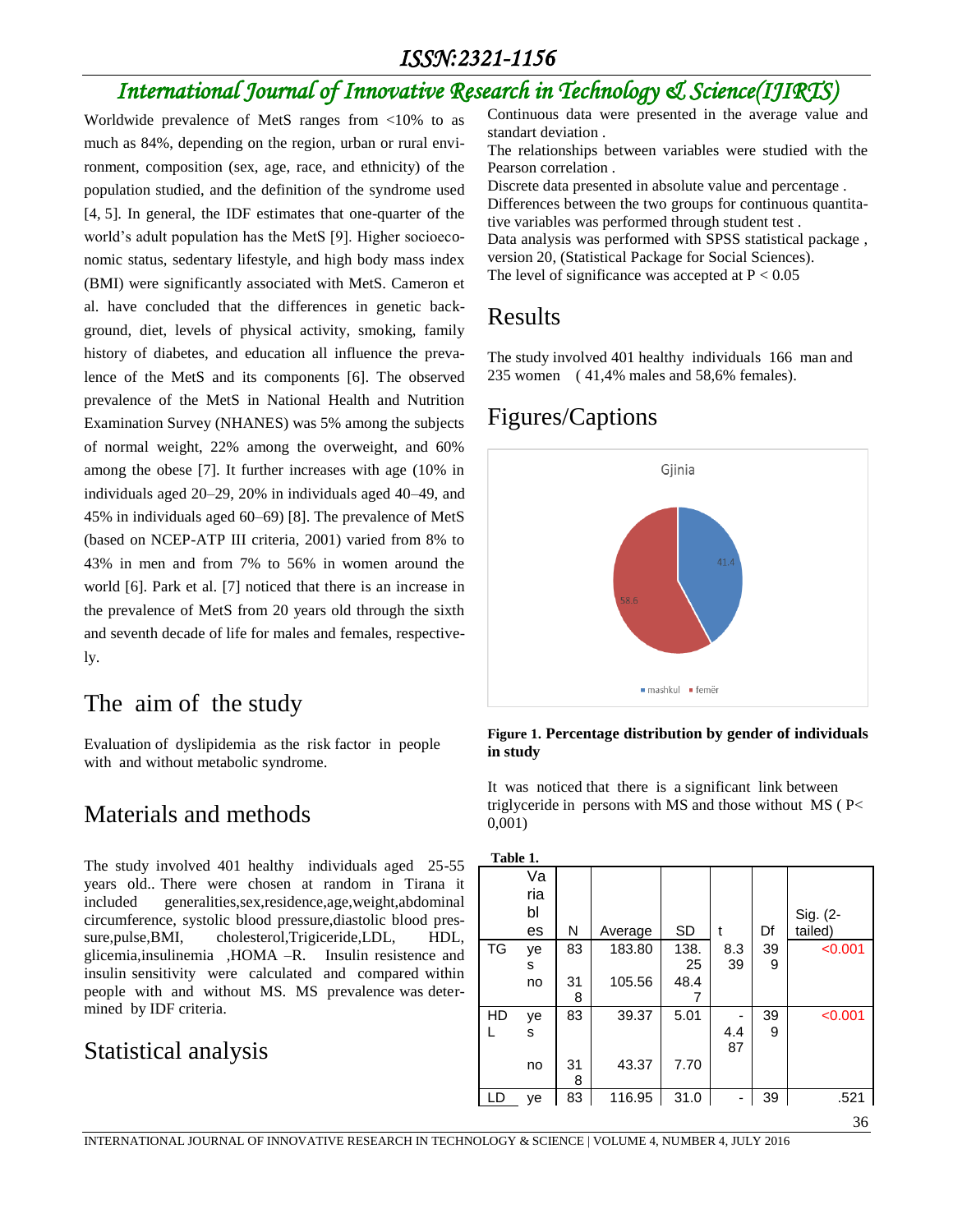# *International Journal of Innovative Research in Technology & Science(IJIRTS)*

|  |      |    |    |        |      |     |    | ີ    |
|--|------|----|----|--------|------|-----|----|------|
|  |      | s  |    |        | O    | .64 | 5  |      |
|  |      |    |    |        |      | 3   |    |      |
|  |      | no | 31 | 119.64 | 33.9 |     |    |      |
|  |      |    | 8  |        | 8    |     |    |      |
|  | Cho  | ye | 83 | 190.23 | 37.1 | 1.7 | 39 | .086 |
|  | lest | s  |    |        | 5    | 21  | 9  |      |
|  | erol | no | 31 | 182.33 | 37.2 |     |    |      |
|  |      |    | 8  |        |      |     |    |      |



#### **Figure 2. Triglyceride level distribution with and without MS**

There was also an important link between HDL in persons with MS and those without  $MS$  ( $P < 0.001$ )



#### **Figure 3. Distribution of values of HDL in people with and without MS**

It is noticed an important connection between pulse pressure and total cholesterol  $(P=0,02)$   $(r=0,130)$ .

There was also between pulse pressure and triglyceride  $((P=0.002)$ ,  $(r=0.158)$ 

In people with MS was a significant correlation between triglyceride and glicemi ( $(P = 0.022)$ , ( $r = 0.253$ )

There was also an important link between triglyceride and insulinemi (  $P = 0,0002$ ), (r = 0,403) In this people was a significant correlation between triglyceride and HOMA -IR  $(P = 0.001)$ ,  $(r = 0.489)$ There was also an important link between triglyceride and insulin sensitivity (( $P = 0.003$ ), ( $r = 0.326$ ).

# **Conclusions**

As a result of our study, it was noticed that hypertriglicerydemia that was present in persons with MS , associated with low HDL has a major effect in insulin resistence and endothelial dysfunction. High levels of cholesterol had also an effect in endothelial dysfunction.

### References

- [1] G. F. Lewis and G. Steiner, "Acute effects of insulin in the control of VLDL production in humans: implications for the insulin-resistant state," Diabetes Care, vol. 19, no. 4, pp. 390–393, 1996. View at Google [Scholar](http://scholar.google.com/scholar_lookup?title=Acute+effects+of+insulin+in+the+control+of+VLDL+production+in+humans%3a+implications+for+the+insulin-resistant+state&author=G.+F.+Lewis&author=G.+Steiner&publication_year=1996) · View at [Scopus](http://www.scopus.com/scopus/inward/record.url?eid=2-s2.0-0029865259&partnerID=K84CvKBR&rel=3.0.0&md5=f4a6607bb52f69b69636d739968bc4a5)
- [2] H. N. Ginsberg, Y.-L. Zhang, and A. Hernandez-Ono, "Regulation of plasma triglycerides in insulin resistance and diabetes," Archives of Medical Research, vol. 36, no. 3, pp. 232–240, 2005. [View](http://dx.doi.org/10.1016/j.arcmed.2005.01.005) at [Publisher](http://dx.doi.org/10.1016/j.arcmed.2005.01.005) · View at Google [Scholar](http://scholar.google.com/scholar_lookup?title=Regulation+of+plasma+triglycerides+in+insulin+resistance+and+diabetes&author=H.+N.+Ginsberg&author=Y.-L.+Zhang&author=A.+Hernandez-Ono&publication_year=2005) · [View](http://www.scopus.com/scopus/inward/record.url?eid=2-s2.0-19944366619&partnerID=K84CvKBR&rel=3.0.0&md5=b1e460035dd8affbd89ee94a26a4c2a0) at Sco[pus](http://www.scopus.com/scopus/inward/record.url?eid=2-s2.0-19944366619&partnerID=K84CvKBR&rel=3.0.0&md5=b1e460035dd8affbd89ee94a26a4c2a0)
- [3] S. Desroches and B. Lamarche, "The evolving definitions and increasing prevalence of the metabolic syndrome," Applied Physiology, Nutrition and Me-tabolism, vol. 32, no. 1, pp. 23-32, 2007. [View](http://dx.doi.org/10.1139/H06-095) at [Publisher](http://dx.doi.org/10.1139/H06-095) · View at Google [Scholar](http://scholar.google.com/scholar_lookup?title=The+evolving+definitions+and+increasing+prevalence+of+the+metabolic+syndrome&author=S.+Desroches&author=B.+Lamarche&publication_year=2007) · [View](http://www.scopus.com/scopus/inward/record.url?eid=2-s2.0-34047229523&partnerID=K84CvKBR&rel=3.0.0&md5=100e583e45199722d975d54f77873b40) at Sco[pus](http://www.scopus.com/scopus/inward/record.url?eid=2-s2.0-34047229523&partnerID=K84CvKBR&rel=3.0.0&md5=100e583e45199722d975d54f77873b40)
- [4] G. D. Kolovou, K. K. Anagnostopoulou, K. D. Salpea, and D. P. Mikhailidis, "The prevalence of metabolic syndrome in various populations," The American Journal of the Medical Sciences, vol. 333, no. 6, pp. 362–371, 2007. View at [Publish](http://dx.doi.org/10.1097/MAJ.0b013e318065c3a1)[er](http://dx.doi.org/10.1097/MAJ.0b013e318065c3a1) · View at Google [Scholar](http://scholar.google.com/scholar_lookup?title=The+prevalence+of+metabolic+syndrome+in+various+populations&author=G.+D.+Kolovou&author=K.+K.+Anagnostopoulou&author=K.+D.+Salpea&author=D.+P.+Mikhailidis&publication_year=2007) · View at [Scopus](http://www.scopus.com/scopus/inward/record.url?eid=2-s2.0-34250645781&partnerID=K84CvKBR&rel=3.0.0&md5=35cc8a2eed11286f60552ebc08f49b95)
- [5] A. J. Cameron, J. E. Shaw, and P. Z. Zimmet, "The metabolic syndrome: prevalence in worldwide populations," Endocrinology and Metabolism Clinics

DYSLIPIDEMIA AND METABOLIC SYNDROME